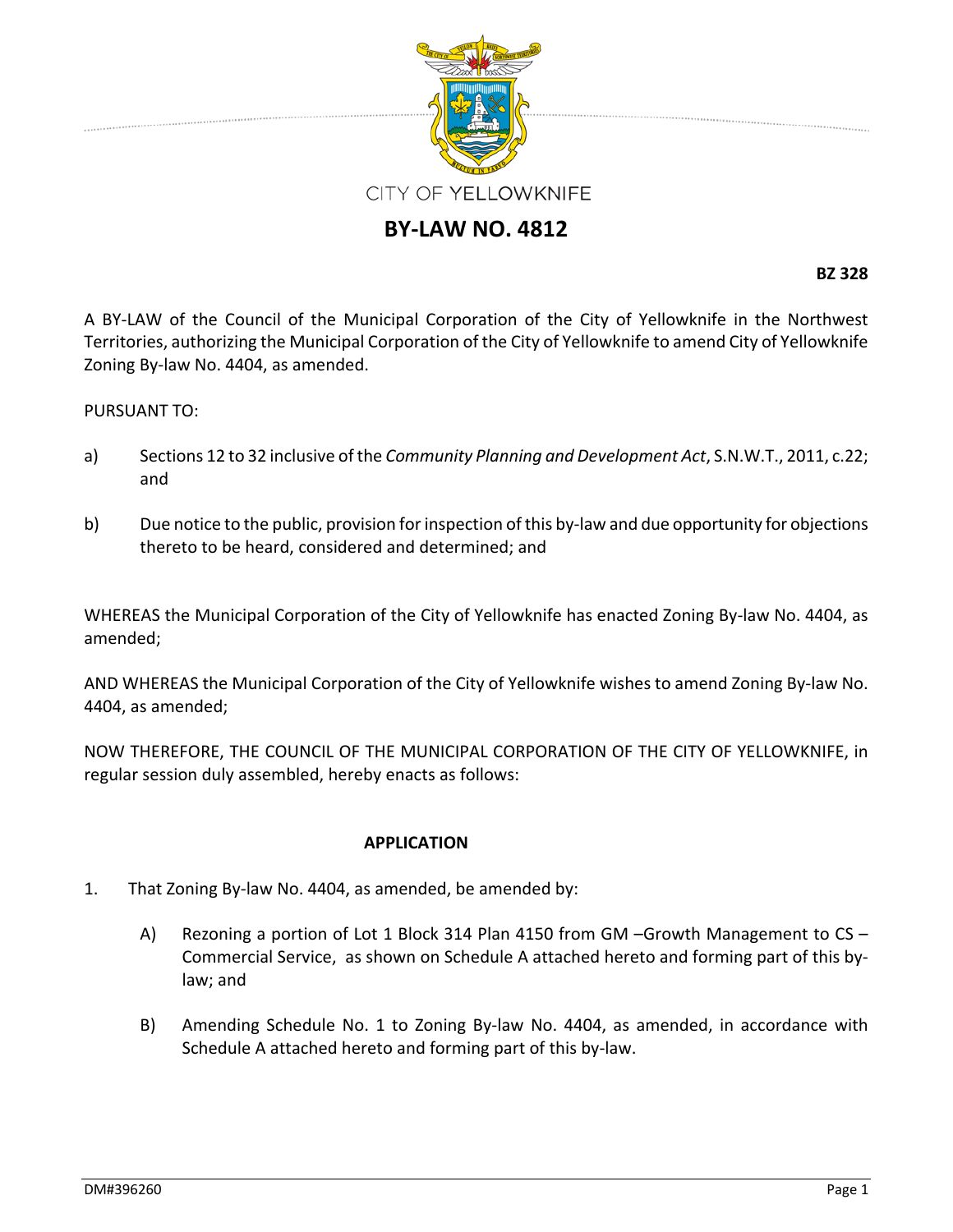## **EFFECT**

 $2.$ That this by-law shall come into effect upon receiving Third Reading and otherwise meets the requirements of Section 75 of the Cities, Towns and Villages Act.

Read a First time this <u>8</u> day of SEPTEMBER A.D. 2014.

Mayor

City Administrator

Read a Second Time this  $\frac{\partial \lambda}{\partial x}$  day of SEPTEMIZER, A.D. 2014.

da

Mayor

City Administrator

Read a Third Time and Finally Passed this

 $k$ premBER, A.D., 2014. day of  $\leq$ 

Mayor

City Administrator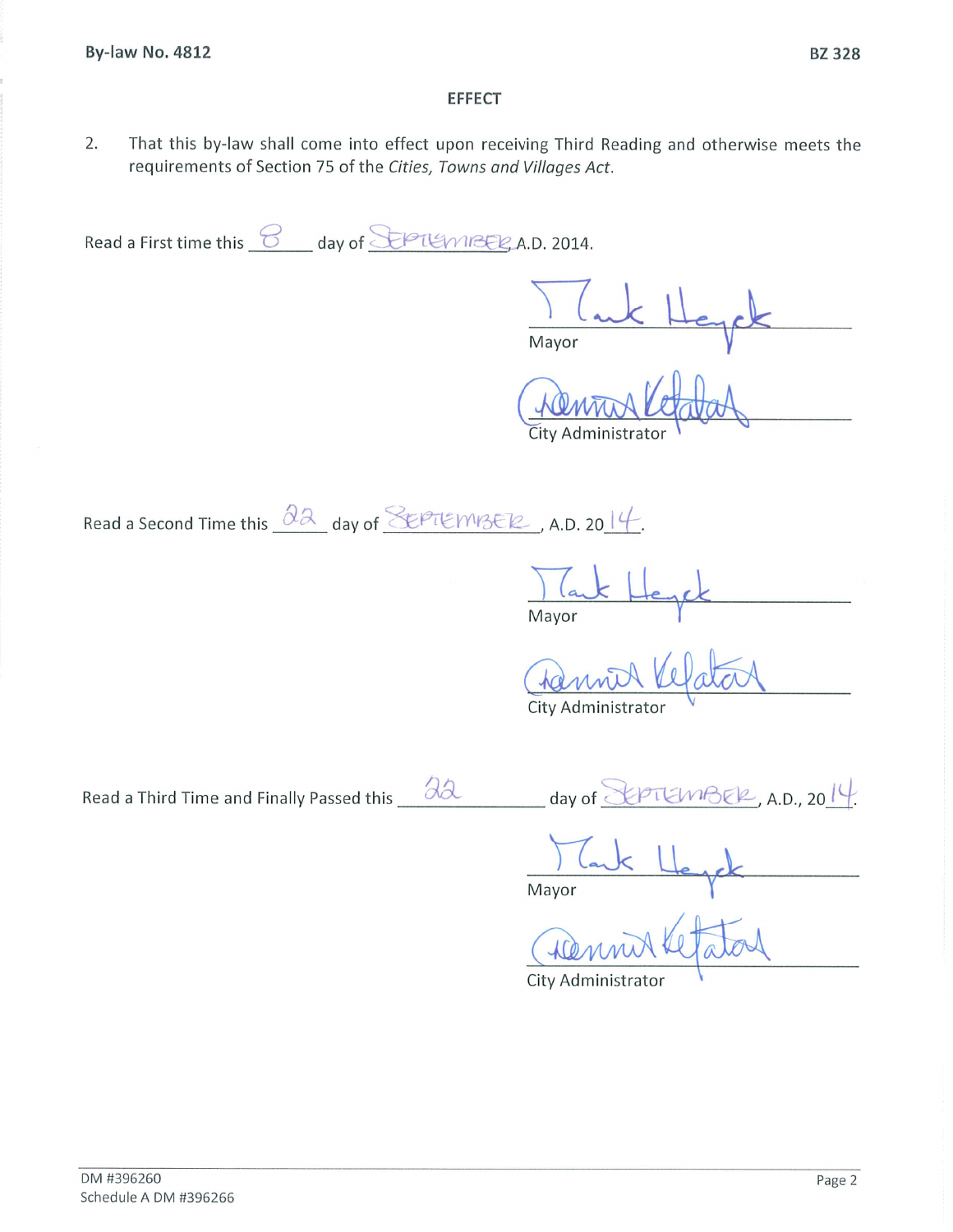Docs #396260

I hereby certify that this by-law has been made in accordance with the requirements of the Cities, Towns and Villages Act and the by-laws of the Municipal Corporation of the City of Yellowknife.

City Administrator